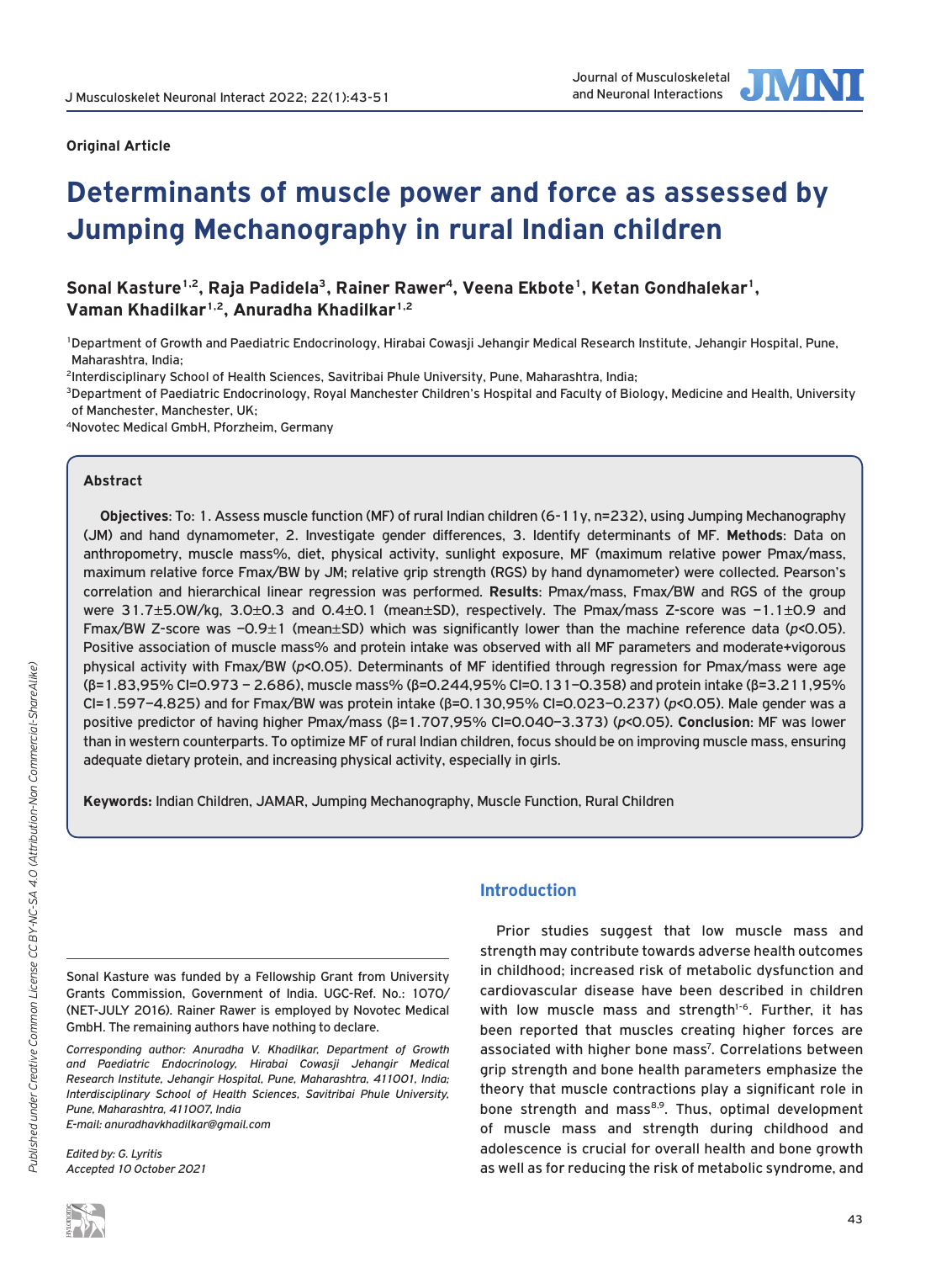osteoporosis and sarcopenia later in life.

Muscle strength is a composite term which comprises muscle mass, muscle anatomy (size and length of muscle fibres) and muscle outcome i.e. the physical function<sup>10</sup>. In children, muscle strength is largely driven by body mass and stature<sup>11-13</sup>, and therefore muscle strength is related to age and gender as a result of changes in muscle mass and muscle fibre size<sup>14</sup>. However, certain modifiable factors such as physical activity and nutrition also play a key role in determining muscle function<sup>15</sup>. Physical activity is a crucial lifestyle factor having several health benefits. Moreover, structured physical activity undertaken during or prior to puberty can have lifelong positive impact via facilitating musculoskeletal health<sup>16</sup>. The WHO recommends 60 minutes or more of moderate to vigorous physical activity daily for children and adolescents. However, reports have shown only half of the children and adolescents in India meet these guidelines<sup>17-20</sup>. Additionally, they have lower muscle mass than their Caucasian counterparts<sup>21,22</sup>. Hence, it is crucial to study muscle function and its determinants in Indian children. Further, this is even more important in Indian children from rural areas who are more likely to be nutritionally compromised, stunted and underweight than urban children<sup>23</sup>.

Evaluation of muscle function, however, is challenging. Grip strength by hand dynamometer is used extensively for muscle function assessment in children. This method measures isometric force at a non-weight bearing part of the body and it does not reflect movement patterns performed during everyday life by children. Hence, grip strength has limited application in assessment of muscle function<sup>24,25</sup>. Jumping Mechanography is a technique which has been shown to be useful in assessing muscle function in children as it measures dynamic muscle function through different testing manoeuvres that are similar to the movements used during daily physical activities<sup>26-30</sup>.

There are a few studies on muscle function using hand dynamometer in healthy Indian children and young adults<sup>31,32</sup>. However, detailed analyses of muscle function using hand dynamometry and Jumping Mechanography and determinants of muscle function, such as nutritional and lifestyle factors, have not been performed in healthy Indian children; there is also scarcity of this data worldwide. There are reports of no gender differences in muscle function parameters in prepubertal children<sup>24,33,34</sup> however, this has not been studied in the Indian population. We, therefore, undertook this study: (1) To assess muscle function parameters of school children using Jumping Mechanography (maximum relative power Pmax/ mass and maximum relative force Fmax/BW) and hand dynamometer (grip strength) in a rural setting in Western India, (2) To investigate if there are gender differences in this population and, (3) To identify determinants of muscle function in these children.

## **Materials and methods**

#### *Study design and participants*

This study is a part of a large rural research project in Pune, Western India. This project aims to improve health of the rural population around Pune city through various programs directed at vulnerable age groups including children, adolescents, pregnant women, and the elderly.

The present cross-sectional study was carried out in schoolchildren aged 6–11 years (boys: 7-11 years, girls: 6-10 years) from 2 public schools from 2 villages located about 60 km from Pune. Before choosing this site, rural areas around Pune city were surveyed. A list of schools was obtained from the local governing body. Fourteen schools with children in the selected age group were shortlisted. Nine schools disagreed to participate as they did not wish to invest time in the study implementation, or the school timing was not feasible. Of the five schools which consented to allow the study to be carried out on their premises, two schools were randomly selected. These schools were 8 km apart and the children resided in nearby villages. They had similar lifestyle and food habits. The schools had similar classroom and physical education patterns. The inclusion criteria were pre-pubertal children aged 6-11 years and growth parameters between 3rd and  $97<sup>th</sup>$  percentile according to Indian reference data  $35$ . The girls were younger than boys as girls enter puberty early. Children consuming vitamin D or any other drug known to affect bone or muscle health, having any chronic systemic illnesses or congenital abnormalities were excluded. Parents of all the children (260) who met the age criteria in the selected schools were approached for consent and 240 parents consented to allow their children to participate in the study. Written informed consents were obtained from the parents, while the children gave written informed assents. Paediatricians carried out a medical examination for all the children to rule out chronic disease conditions and congenital abnormalities. After screening and clinical examination of 240 children, 6 were excluded due to medical conditions and 2 children did not give assent. Thus, 232 children (127 boys) were enrolled. The Institutional Ethics Committee gave ethics approval for the study on 18<sup>th</sup> June, 2018.

### *Anthropometry and body composition*

Standing height was measured using a portable stadiometer (Seca 213 Portable Stadiometer, Germany). Body mass and composition (fat percentage, fat mass, fat free mass, bone free lean tissue mass (muscle mass) and total body water) were measured through the bioelectrical impedance analysis (BIA) method (Tanita Body Composition Analyzer (Model BC-420MA)).

Body mass index (BMI) was calculated by dividing the weight in kilograms by height in meters squared. The Z-scores for height for age (HAZ), weight for age (WAZ), BMI for age (BAZ), muscle percentage and fat percentage for age were computed using Indian growth references 21,35.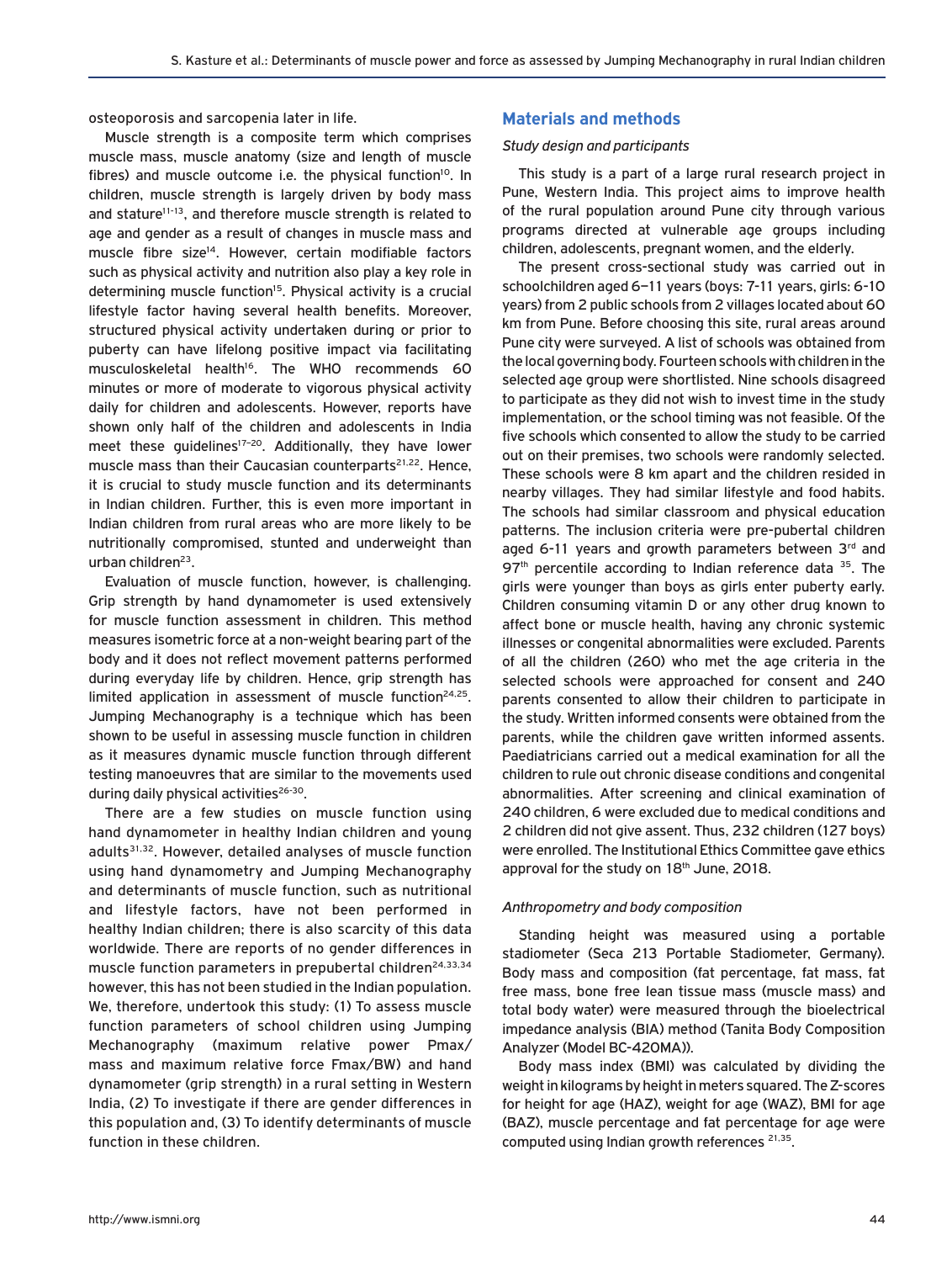## *Biochemical measurements*

A random venous blood sample (8 ml) was collected for estimation of haemoglobin and serum 25-hydroxy vitamin D (25(OH)D). Haemoglobin was estimated by spectrophotometry at a wavelength of 555 nm using a Horiba Yumizen H500 hematology analyser. Assessment of serum 25(OH)D was performed by ELISA technique using standard kits (DLD Diagnostika GMBH, intra-assay co-efficient of variation [CV] 5.0%; inter-assay CV 7.8%).

## *Muscle function*

The Leonardo Mechanograph Ground Reaction Force Plate (Novotec Medical, Pforzheim, Germany) was used for assessing dynamic muscle function<sup>27</sup>. For the detection, storage and calculation of the outcomes, the software provided by the manufacturer (Leonardo Mechanography GRFP version 4.4, Novotec, Pforzheim, Germany) was used.

Two types of jumps were performed by all the participants: single 2 legged jump (s2LJ) which detected the maximum relative power and multiple 1 legged hopping (m1LH) which detected the maximum relative force<sup>28,36</sup>. Each type of jump was repeated until 3 acceptable jumps (as per the protocol described below) were obtained, and the jump with the greatest peak power/force was used for analyses. Moreover, the weight adjusted variables enabled to discern the effect of lifestyle factors on muscle function dissociated from their effect on growth. The tests were performed at the school with the child dressed in light clothing without shoes. The inter-day test-retest measurements of the main outcome parameters of these tests have shown low variability ranging from 3.4% to 6.4% in healthy children<sup>27</sup>.

### Single 2-legged jump (s2LJ)

The jump was performed as a counter-movement jump (the children briefly squatted before jumping) with freely moving arms. The main outcome of interest for the s2LJ is the maximum power relative to body mass (Pmax/mass, Watt/kg). This test also gives the Esslinger Fitness Index (EFI) which is Pmax/mass normalized to age and gender and the standard deviation score of EFI (EFI-SDS).

## Multiple 1-legged hopping (m1LH)

The child was instructed to jump repeatedly (approximately fifteen jumps), as fast as was possible on the forefoot of their dominant leg. Any repetition with heel contact were excluded from the analysis by the manufacturer's software. Maximum relative force i.e. Fmax normalized to body weight (Fmax/BW) was considered the main outcome variable for m1LH. Fmax/ BW standard deviation score (Fmax-SDS) was also used for analysis to explore the muscle function of Indian children in this study as compared to the reference data provided by the manufacturer.

## Grip strength

Grip strength of the non-dominant hand was measured using a Jamar® Plus+ Digital Hand Dynamometer (Patterson Medical, Warrenville, IL, USA) as per standard procedure protocol37. A new variable 'relative grip strength' was calculated to adjust for the effect of body weight (Grip strength/body weight GS/kg (no unit)).

## *Demographic, dietary and physical activity data*

Demographic data, details of parents' education and sunlight exposure of the children were recorded using a validated questionnaire<sup>38</sup> administered to the children in the presence of their primary caregiver. The sunlight exposure questionnaire assessed aspects like timing and duration of sunlight exposure, mode of transport, use of sunscreen and type of clothes worn. Dietary data were recorded using the 24 hour dietary recall method over three non-consecutive days including one holiday or a Sunday. Nutrient intakes were then computed using the cooked food database software, C-Diet (version 3.2)<sup>39</sup>.

Physical activity was recorded through the QAPACE questionnaire validated for Indian children<sup>40,41</sup>. Activities were classified as inactivity, light, moderate and vigorous activity based on the energy spent in performing that activity. Activities like watching television, playing games on the mobile phone, sitting in the classroom, studying, sleeping were classified as inactivity while household work, games where the child was seated were categorized as light activity. Walking, cycling, swimming, dancing were considered as moderate activity and games like skipping with a rope, khokho (a traditional Indian tag game that involves running and chasing), kabaddi (a traditional Indian contact team sport, played between 2 teams), football, cricket, other running games were categorized as vigorous activity $42,43$ . Weekly minutes of each activity were computed for each child.

# **Statistical analysis**

Statistical analysis was carried out using the IBM SPSS Statistics for Windows (version 26.0.0, IBM Corp, Armonk, NY, USA). Before statistical analyses, all the study parameters were tested for normality. All results have been expressed as mean  $\pm$  standard deviation. Student's t-test was used for normal variables to test the differences between genders and non-parametric tests were carried out for non-normal variables. Pearson correlations were computed to estimate the association of various anthropometric, body composition, physical activity and dietary factors with Pmax/mass, Fmax/ BW and RGS. Significance level was set at *p*<0.05.

To examine the role of gender between dependent and independent variables, we intended to carry out both, mediation and moderation analyses. However, we could not perform mediation analysis as our data did not comply with conditions for same<sup>43</sup>. Subsequently, we used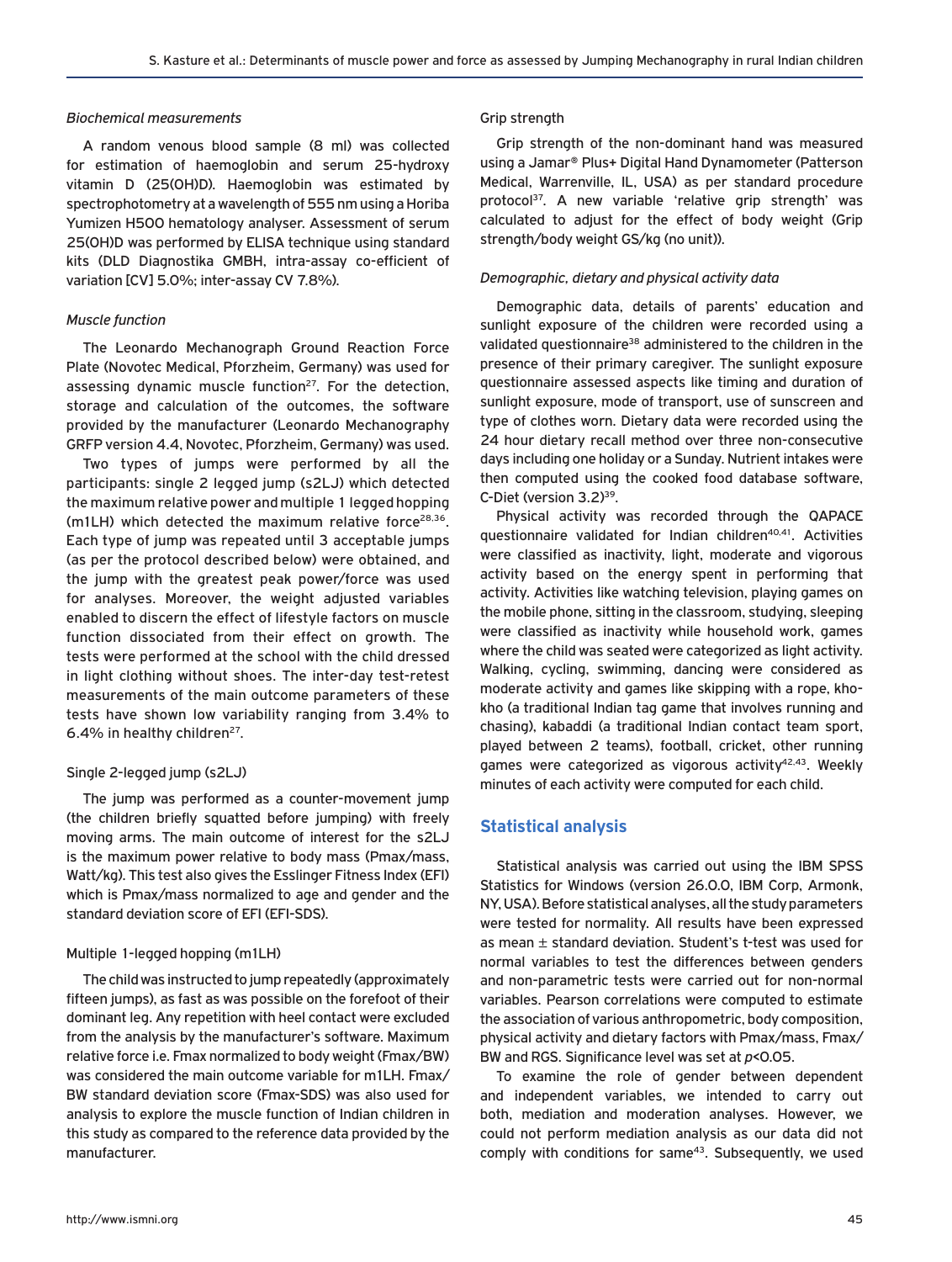

moderation analyses to explore if gender was a moderator of the association between muscle function and various independent variables. An interaction term of gender and other independent variables was generated (gender\*other independent variables). This interaction term was entered in the regression model as an independent variable along with gender and independent variables, sequentially. It was observed that gender was not a moderator but a significant predictor of muscle function when tested individually with the dependent variable (details in results section). Hence, to assess predictors of muscle function parameters, gender was entered in the first block along with age of the child in a hierarchial regression model. Height and muscle percentage (anthropometry and body composition parameters) were entered in the 2<sup>nd</sup> block. The lifestyle factors namely physical activity and dietary protein intake (g/kg body weight) were entered in the 3<sup>rd</sup> block.

## **Results**

Anthropometric, biochemical characteristics, muscle function parameters and lifestyle factors of 232 rural schoolchildren (boys: 127, girls: 105) stratified by gender, have been summarized in Table 1. Girls were significantly younger than boys, as the inclusion criterion for age was different for both the genders (since girls enter puberty early). No significant differences were observed in the height, weight and BMI Z-scores of girls and boys. In terms of body composition, muscle percentage Z-scores were comparable in girls and boys, although girls had significantly higher fat percentage Z-score as compared to boys (*p*<0.05).

The mean haemoglobin concentration of the children was 13.2±0.9 g/dl with no significant difference between the genders. Mean serum 25(OH)D concentration was 68.6±23.6 nmol/l in boys and 73.1±25.9 nmol/l in girls, with no significant difference and with 20% of children being deficient (25(OH)D <50 nmol/l)<sup>44</sup>.

Pmax/mass and RGS were found to be significantly lower in girls than in boys (*p*<0.05) with Fmax/BW showing no significant differences. Figure 1 illustrates the Esslinger Fitness Index standard deviation score (EFI-SDS) and Fmax/BW standard deviation score (Fmax/BW-SDS) of the children in this study. The Esslinger Fitness Index (EFI) was significantly different (85.3±12.4) (*p*<0.05) than the reference data provided by the software. The EFI-SDS of all children together was  $-1.1\pm0.9$  which is significantly lower (*p*<0.05) indicating that Indian children in this study had lower Pmax/mass than the reference group. Furthermore, when EFI-SDS in both the genders was compared, it was observed that boys had significantly higher EFI-SDS (–0.9±1.0) than girls (–1.2±0.8) (*p*<0.05). Also, study children had lower Fmax/BW as depicted by the lower Fmax/BW-SDS (–0.9±1) (*p*<0.05), however no significant gender differences were found among the children (Boys:  $-0.9\pm1.0$ , girls:  $-0.8\pm0.9$ (*p*>0.05)). (Figure 1).

The duration of sunlight exposure was similar in both genders, and around a third of the children reported sunlight exposure of less than 30 minutes every day, about two-thirds between 30 to 60 minutes, and only 3% of more than 60 minutes. Boys spent significantly more time in moderate + vigorous physical activity (median (IQR): 305 (202–490) minutes/week) than girls (290 (120–450) minutes/week) (*p*<0.05) on a weekly basis. Girls were engaged in light activity for longer periods (430 (240–705) minutes/week) than boys (200 (150–292) minutes/week) (*p*<0.05). The amount of time spent in inactivity per week was similar in boys and girls. Majority of the children had less than 420 minutes of weekly moderate and vigorous activity (70%).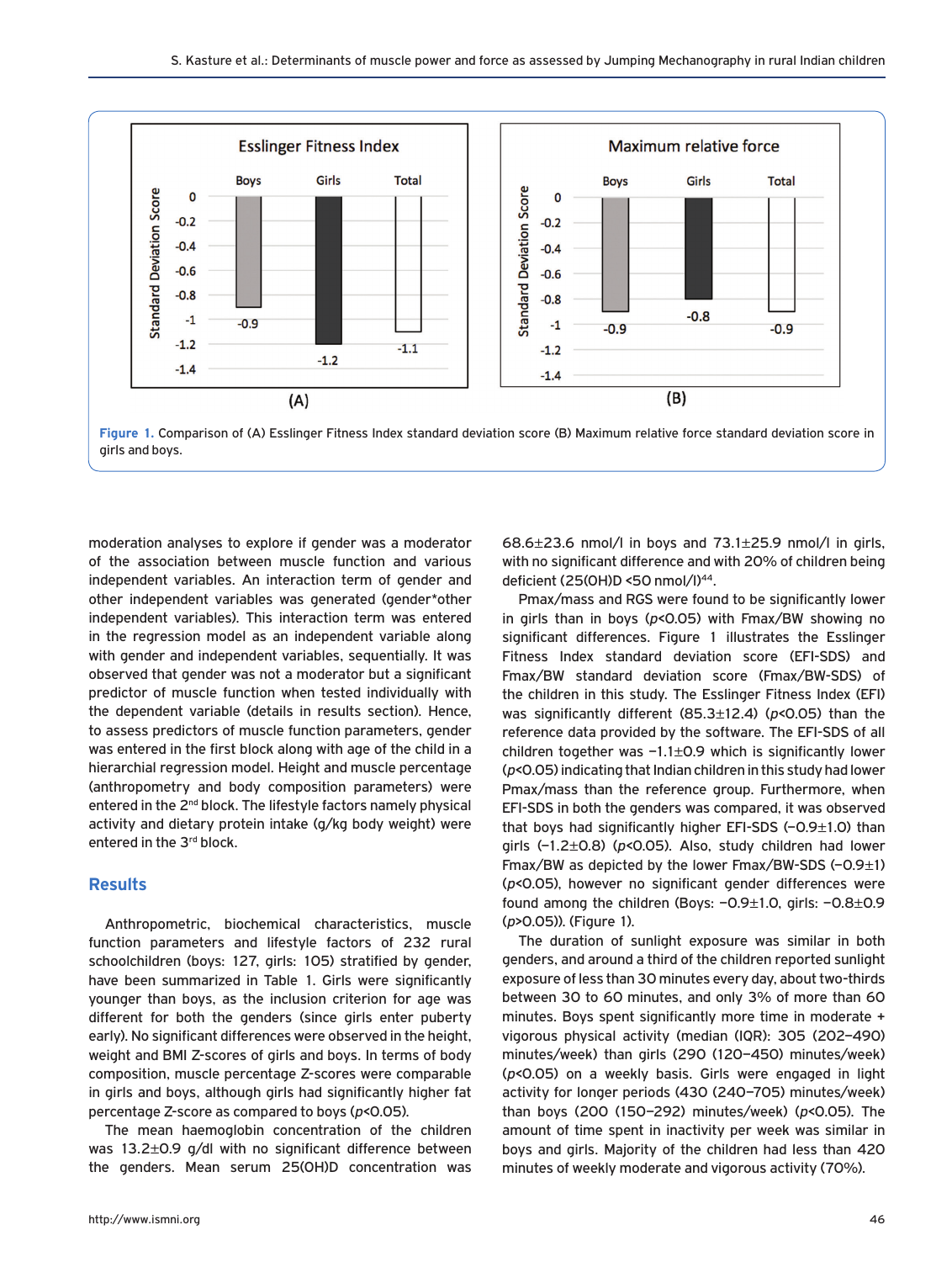| <b>Parameters</b>                                                                                                                                                                            | <b>Boys (127)</b>         | <b>Girls (105)</b>                | <b>Total (232)</b>        |  |  |
|----------------------------------------------------------------------------------------------------------------------------------------------------------------------------------------------|---------------------------|-----------------------------------|---------------------------|--|--|
| Age                                                                                                                                                                                          | $9.4 \pm 0.8$             | $8.4 \pm 0.9^{\rm a}$             | $8.9 \pm 1.0$             |  |  |
| <b>HAZ</b>                                                                                                                                                                                   | $-0.9 \pm 0.8$            | $-0.8 \pm 0.8$                    | $-0.9 \pm 0.8$            |  |  |
| <b>WAZ</b>                                                                                                                                                                                   | $-1.2 \pm 0.8$            | $-1.2 \pm 0.8$                    | $-1.2 \pm 0.8$            |  |  |
| <b>BAZ</b>                                                                                                                                                                                   | $-1.0 \pm 0.9$            | $-1.1 \pm 0.9$                    | $-1.1 \pm 0.9$            |  |  |
| Fat percentage                                                                                                                                                                               | $7.9 \pm 7.5$             | $10.8 \pm 5.0^{\circ}$            | $9.2 \pm 6.6$             |  |  |
| Fat percentage Z score                                                                                                                                                                       | $-1.2 \pm 1.0$            | $-1.0 \pm 0.8$ <sup>a</sup>       | $-1.1 \pm 0.9$            |  |  |
| Muscle percentage                                                                                                                                                                            | $88.0 \pm 7.2$            | $85.1 \pm 4.9^{\circ}$            | $86.7 \pm 6.4$            |  |  |
| Muscle percentage Z score                                                                                                                                                                    | $1.1 \pm 0.8$             | $0.9 \pm 0.7$                     | $1.0 \pm 0.8$             |  |  |
| Haemoglobin (g/dl)                                                                                                                                                                           | $13.2 \pm 0.9$            | $13.2 \pm 0.9$                    | $13.2 \pm 0.9$            |  |  |
| Serum 25(OH) D (nmol/l)                                                                                                                                                                      | $68.6 \pm 23.6$           | $73.1 \pm 25.9$                   | $70.6 \pm 24.7$           |  |  |
| Maximum Relative Power (W/kg)                                                                                                                                                                | $33.3 \pm 5.0$            | $29.7 \pm 4.3$ <sup>a</sup>       | $31.7 \pm 5.0$            |  |  |
| Maximum Relative Force (g)                                                                                                                                                                   | $3.0 \pm 0.3$             | $3.0 \pm 0.3$                     | $3.0 \pm 0.3$             |  |  |
| Grip strength (kg)                                                                                                                                                                           | $10.3 \pm 2.6$            | $8.2 \pm 2.4^{\circ}$             | $9.4 \pm 2.7$             |  |  |
| Relative Grip strength                                                                                                                                                                       | $0.5 \pm 0.1$             | $0.4 \pm 0.1^a$                   | $0.4 \pm 0.1$             |  |  |
| Sunlight exposure (minutes/day)                                                                                                                                                              | $39.0 \pm 12.0$           | $36.0 \pm 11.0$                   | $38.0 \pm 11.0$           |  |  |
| Energy intake (kcal/day) (Percentage of RDA)                                                                                                                                                 | $1771.0 \pm 340.0$ (96.8) | $1515.0 \pm 358.0^{\circ}$ (90.2) | $1655.0 \pm 370.0$ (93.7) |  |  |
| Protein intake (g/day) (Percentage of RDA)                                                                                                                                                   | $50.0 \pm 12.0$ (156.0)   | $37.0 \pm 11.0^{\circ}$ (124.2)   | $44.0 \pm 13.0$ (141.1)   |  |  |
| Fat intake (g/day)                                                                                                                                                                           | $52.1 \pm 13.4$           | $43.7 \pm 12.3$ <sup>a</sup>      | $48.2 \pm 13.5$           |  |  |
| Protein intake (g/kg body weight)                                                                                                                                                            | $2.1 \pm 0.4$             | $1.7 \pm 0.5^{\circ}$             | $2.0 \pm 0.5$             |  |  |
| All values are mean ± SD. °Significantly different than boys (p<0.05), HAZ: Height for age Z-score, WAZ: Weight for age Z-score, BAZ: BMI<br>for age Z-score, 25(OH)D: 25 hydroxy Vitamin D. |                           |                                   |                           |  |  |

**Table 1.** Gender wise differences in anthropometric, biochemical, muscle function and lifestyle parameters of the children

**Table 2.** Correlation coefficients of body composition parameters, physical activity and dietary factors with body weight adjusted muscle function parameters stratified by gender.

|                                               | <b>Boys</b>                         |                                     |                                     | <b>Girls</b>                        |                                     |                                     | All                                 |                                     |                                     |
|-----------------------------------------------|-------------------------------------|-------------------------------------|-------------------------------------|-------------------------------------|-------------------------------------|-------------------------------------|-------------------------------------|-------------------------------------|-------------------------------------|
| <b>Parameters</b>                             | <b>Maximum</b><br>relative<br>power | <b>Maximum</b><br>relative<br>force | <b>Relative</b><br>grip<br>strength | <b>Maximum</b><br>relative<br>power | <b>Maximum</b><br>relative<br>force | <b>Relative</b><br>grip<br>strength | <b>Maximum</b><br>relative<br>power | <b>Maximum</b><br>relative<br>force | <b>Relative</b><br>grip<br>strength |
| Age $(y)$                                     | 0.33 <sup>a</sup>                   | 0.02                                | 0.10                                | 0.31 <sup>a</sup>                   | 0.27 <sup>a</sup>                   | 0.11                                | $0.44^{\circ}$                      | 0.09                                | 0.21a                               |
| Height (cm)                                   | 0.19 <sup>a</sup>                   | $-0.15$                             | $-0.01$                             | 0.29 <sup>a</sup>                   | 0.05                                | 0.11                                | 0.33 <sup>a</sup>                   | $-0.08$                             | 0.13                                |
| Fat %                                         | $-0.25$ <sup>a</sup>                | $-0.35^{\circ}$                     | $-0.26$ <sup>a</sup>                | $-0.25$ <sup>a</sup>                | $-0.10$                             | $-0.25$ <sup>a</sup>                | $-0.31$ <sup>a</sup>                | $-0.25$ <sup>a</sup>                | $-0.29$ <sup>a</sup>                |
| Muscle %                                      | $0.25^{\circ}$                      | 0.35 <sup>a</sup>                   | $0.25^{\circ}$                      | 0.23 <sup>a</sup>                   | 0.09                                | 0.24a                               | 0.30 <sup>a</sup>                   | $0.25^{\circ}$                      | 0.29a                               |
| Inactivity<br>(min/wk)                        | 0.06                                | $-0.04$                             | 0.06                                | $-0.20$                             | 0.09                                | $-0.24$ <sup>a</sup>                | $-0.03$                             | 0.02                                | $-0.04$                             |
| Light activity<br>(min/wk)                    | $-0.07$                             | $-0.12$                             | $-0.22$ <sup>a</sup>                | 0.13                                | 0.16                                | 0.16                                | $-0.14$                             | 0.05                                | $-0.14$                             |
| Moderate+<br>Vigorous<br>activity<br>(min/wk) | 0.01                                | 0.12                                | $-0.08$                             | $-0.03$                             | 0.24a                               | 0.04                                | 0.03                                | 0.18 <sup>a</sup>                   | 0.01                                |
| Daily protein<br>intake<br>(q/kg bw)          | 0.37 <sup>a</sup>                   | 0.38 <sup>a</sup>                   | 0.26 <sup>a</sup>                   | 0.30 <sup>a</sup>                   | 0.14                                | $0.25$ <sup>a</sup>                 | $0.44^a$                            | 0.23a                               | 0.35 <sup>a</sup>                   |

*a p<0.05, Fat %: Fat percentage, Muscle %: Muscle percentage, min/wk: Minutes/week, g/kg bw: gram per kg body weight.*

The diets of the children were adequate in terms of daily energy intake, protein and fat intake and fulfilled the RDA for Indian children of this age group which is 1350 – 2190 kcal/day for energy and 20.1-39.9 g/day of protein<sup>45</sup>. As per ICMR's definition of a balanced diet, proteins should provide 10-15% of the total energy intake; for girls in this study proteins provided 9.7% of the total calorie intake. Additionally, the diets were found to be deficient in calcium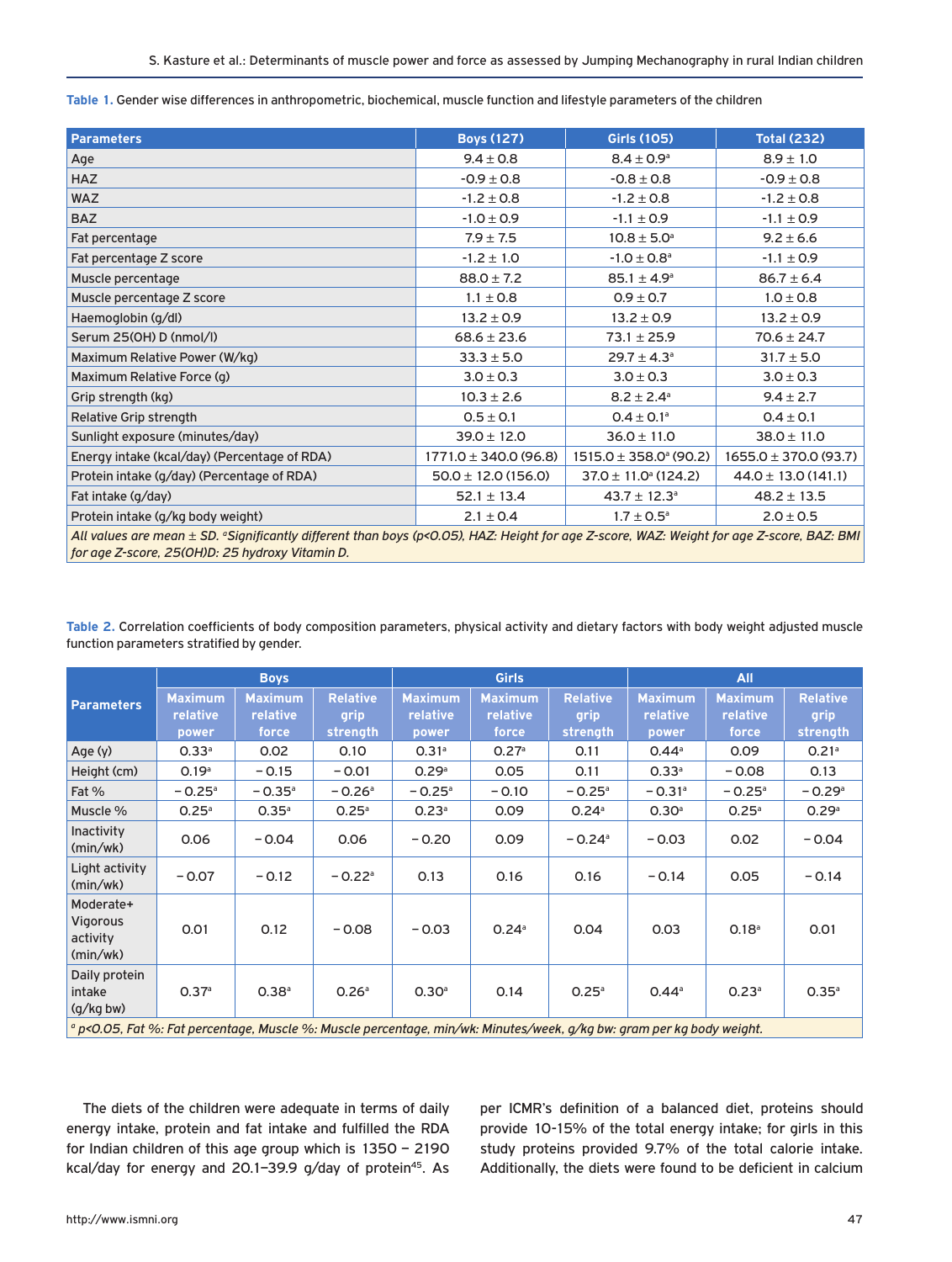|                                                            | <b>Maximum Relative Power</b>  |       | <b>Maximum Relative Force</b>       |       | <b>Relative Grip Strength</b>       |       |
|------------------------------------------------------------|--------------------------------|-------|-------------------------------------|-------|-------------------------------------|-------|
| Model $R^2$                                                | 37.200                         |       | 17.700                              |       | 20.100                              |       |
| <b>Predictors</b>                                          | $\beta$ (95% CI)               | р     | $\beta$ (95% CI)                    | р     | $\beta$ (95% CI)                    | p     |
| Block $1 \mathbb{R}^2$                                     | 21.500                         |       | 1.900                               |       | 7.000                               |       |
| Gender (Boys)                                              | 1.707<br>$(0.040 - 3.373)$     | 0.045 | $-0.071$<br>$(-0.178 - 0.037)$      | 0.196 | 0.035<br>$(0.001 - 0.070)$          | 0.046 |
| Age (years)                                                | 1.830<br>$(0.973 - 2.686)$     | 0.05  | 0.046<br>$(-0.009 - 0.101)$         | 0.103 | 0.012<br>$(-0.006 - 0.029)$         | 0.198 |
| Block $2 R^2$                                              | 8.800                          |       | 9.000                               |       | 6.700                               |       |
| Height (cm)                                                | 0.124<br>$(-0.005 - 0.253)$    | 0.060 | $-0.006$<br>$(-0.014 - 0.003)$      | 0.195 | 0.001<br>$(-0.002 - 0.004)$         | 0.507 |
| <b>Muscle Percentage</b>                                   | 0.244<br>$(0.131 - 0.358)$     | 0.05  | 0.012<br>$(0.005 - 0.019)$          | 0.002 | 0.004<br>$(0.002 - 0.007)$          | 0.001 |
| Block $3 R2$                                               | 6.900                          |       | 6.800                               |       | 6.400                               |       |
| Inactivity (minutes/week)                                  | $-0.001$<br>$(-0.004 - 0.001)$ | 0.195 | $-7.755^{-5}$<br>$(-0.002 - 0.002)$ | 0.293 | $-2.900^{-5}$<br>$(-0.001 - 0.001)$ | 0.228 |
| Light activity (minutes/week)                              | $-0.002$<br>$(-0.005 - 0.001)$ | 0.150 | $-0.001$<br>$(-0.002 - 0.001)$      | 0.238 | $-4.362 - 5$<br>$(-0.001 - 0.001)$  | 0.149 |
| Moderate+vigorous activity<br>(minutes/week)               | 0.001<br>$(-0.002 - 0.003)$    | 0.656 | 0.001<br>$(0.003 - 0.004)$          | 0.020 | $4.906 - 6$<br>$(-0.001 - 0.001)$   | 0.851 |
| Protein intake (g/kg BW)                                   | 3.211<br>$(1.597 - 4.825)$     | 0.05  | 0.130<br>$(0.023 - 0.237)$          | 0.017 | 0.058<br>$(0.024 - 0.093)$          | 0.001 |
| CI: Confidence interval, g/kg BW: gram per kg body weight. |                                |       |                                     |       |                                     |       |

| Table 3. Determinants of muscle function parameters. |  |
|------------------------------------------------------|--|
|------------------------------------------------------|--|

and iron, as the children consumed  $433\pm212$  mg/ day of calcium as opposed to the RDA of 600–800 mg/day thus, meeting 68% of the RDA. The consumption of dietary iron was calculated to be  $9.6 \pm 2.8$  mg/day which accounted for only 57% of the RDA which is set at 13–21 mg/day.

To further assess the relationship of anthropometry, body composition, physical activity and dietary parameters with muscle function, correlations were computed. To adjust for the effect of body weight on the muscle function parameters, correlations were tested using relative variables (Table 2). In boys, Pmax/mass, Fmax/BW and RGS showed a positive correlation with muscle percentage (Pmax/mass r=0.25, Fmax/BW r=0.35, RGS r=0.25, *p*<0.05 for all) and a negative correlation with fat percentage (Pmax/mass r=–0.25, Fmax/ BW r=–0.35, RGS r=–0.26, *p*<0.05 for all). RGS had a negative correlation with the amount of time the boys engaged in light activity on a weekly basis (r=–0.22, *p*<0.05). Daily protein intake had a positive correlation with all 3 muscle function parameters in boys (Pmax/mass r=0.37, Fmax/BW r=0.38, RGS r=0.26, *p*<0.05 for all). In girls, Pmax/mass was positively correlated with age, height, muscle percentage and daily protein intake (g/kg body weight) (age r=0.31, height r=0.29, muscle percentage r=0.23, daily protein intake r=0.30, *p*<0.05 for all) and negatively with fat percentage (r=–0.25, *p*<0.05). Fmax/BW showed a significant positive correlation with age and the amount of time the girls spent in moderate and vigorous activity weekly (age r=0.27, moderate + vigorous activity r=0.24, *p*<0.05 for both). RGS had a positive correlation with muscle percentage and daily protein intake (g/kg body weight) (*p*<0.05) and negative correlation with fat percentage and the amount of time spent in inactivity (*p*<0.05).

As significant differences were observed in Pmax/mass and RGS among girls and boys, we explored the data to assess the relationship of gender and other independent and dependent variables. On performing moderation analysis, the co-efficients of the interaction terms were insignificant (for gender\*age: β=–0.458; 95% CI=–1.861–0.944, *p*=0.520, gender\*height: β=0.049; 95% CI=–0.134–0.231, *p*=0.599, gender\*muscle percentage: β=0.036; 95% CI=–0.178–0.251, *p*=0.739). However, gender individually had a significant co-efficient when tested with Pmax/mass (β=1.707; 95% CI=0.040–3.373, *p*<0.05). Hence, gender was entered into the regression model as an independent predictor.

Further, data were analysed using hierarchical linear regression models to identify the determinants of muscle function parameters (Table 3). Separate models were run for each muscle function parameter. To ascertain the predictors of effective muscle function, the body mass/weight adjusted parameters of muscle function (Pmax/mass, Fmax/BW, RGS) and muscle mass and protein intake were used in the regression model. A hierarchical regression analysis was performed, and variables were added in 3 blocks (Block 1: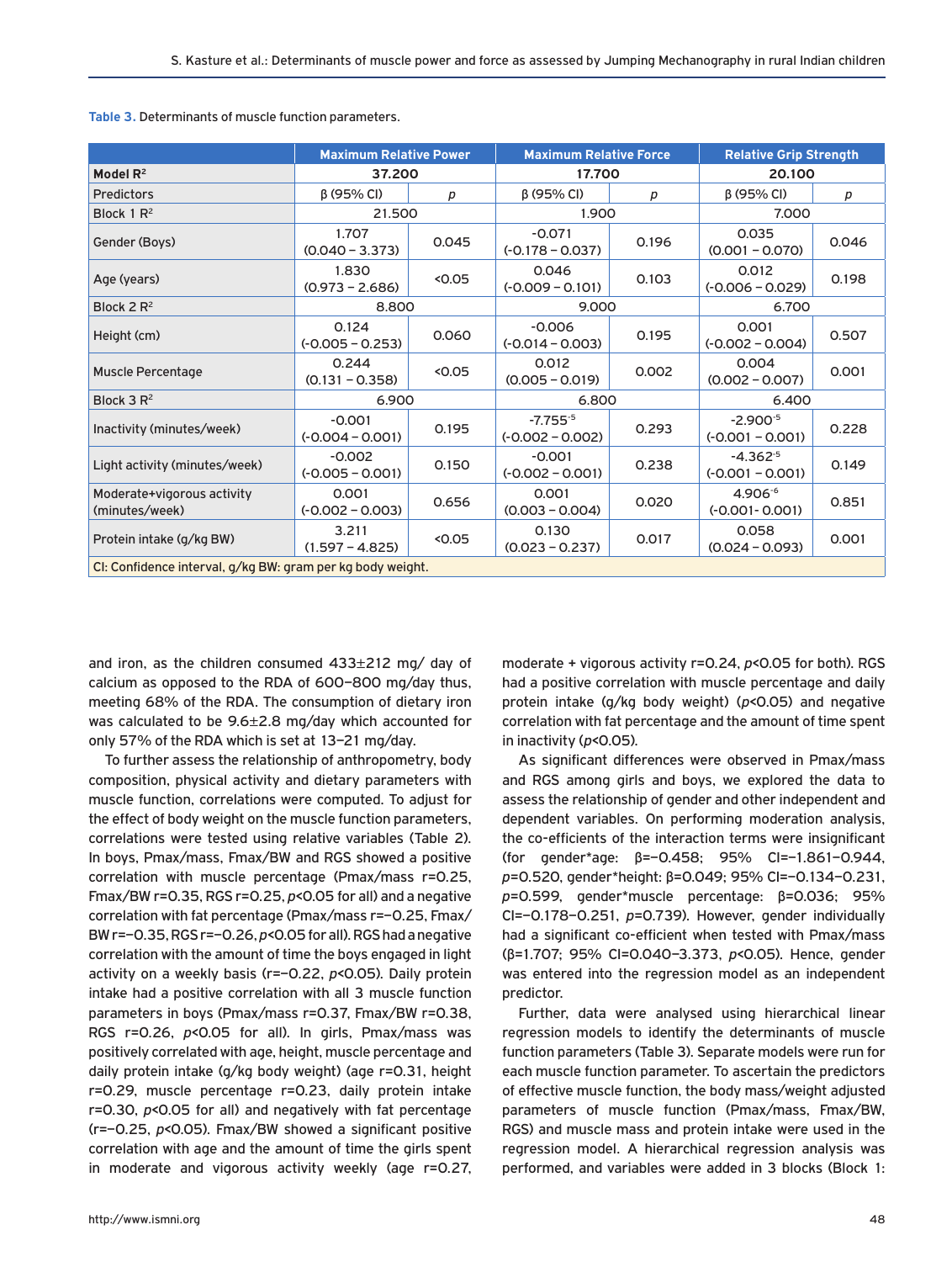Gender and age, Block 2: Height, muscle percentage, Block 3: Inactivity, light activity, moderate + vigorous activity, daily protein intake g/kg). These variables explained the highest variance in Pmax/mass ( $r^2$ =37.2), followed by RGS ( $r^2$ =20.1) and then in Fmax/BW ( $r^2$ =17.7).

It was observed that being a boy was a positive predictor of having higher Pmax/mass (β=1.707, 95% CI=0.040–3.373) and RGS (β=0.035, 95% CI=0.001–0.070) (*p*<0.05, for both). Age was found to be a positive predictor of only Pmax/ mass (β=1.830, 95% CI=0.973–2.686) (*p*<0.05). In block 2, height and muscle percentage were entered as independent variables. Height was not found to be a significant predictor of all the 3 muscle function parameters. Further, muscle mass percentage was found to be a statistically significant predictor of muscle function although the co-efficient for Fmax/BW and RGS was low (*p*<0.05).

Lifestyle factors were entered in the 3rd block. Time spent in moderate and vigorous physical activity weekly was found to be a statistically significant predictor of Fmax/BW however the co-efficient was not clinically significant (β=0.001, 95% CI=0.003–0.004). Daily protein intake (g/kg body weight) was a significant determinant of Pmax/mass (β=3.211, 95% CI=1.597–4.825), Fmax/BW (β=0.13, 95% CI=0.023– 0.237) and RGS (β=0.058, 95% CI=0.024–0.093) (*p*<0.05, for all).

## **Discussion**

Our study in healthy rural schoolgoing 6-11 year old prepubertal children suggests that muscle percentage and protein intake along with age and gender were important determinants of muscle function. Significant gender differences were observed in maximum relative power and relative grip strength. More than half of the children had sunlight exposure of more than 30 minutes per day and almost 80% of the children were vitamin D sufficient (25(OH) D >50 nmol/L). However, only 30% of children engaged in more than 420 minutes of moderate to vigorous intensity physical activity weekly (as per the recommendations of WHO<sup>17</sup>). The children consumed diets adequate in energy, however, the amount of protein was low for the energy consumed. Moreover, the intakes of calcium and iron were lower than the RDA.

The maximum relative power and maximum relative force generated by muscles in these rural Indian children was lower than the machine reference data as shown in Figure 1. Furthermore, studies conducted in children in Germany and Czech Republic have reported similar muscle function (Pmax/mass, Fmax/BW, grip strength) in girls and boys of prepubertal age<sup>24,33,34</sup>. To the best of our knowledge, no Indian data are available on muscle power and muscle force assessed by Jumping Mechanography. Our prior research on body composition in Indian children has shown gender differences in muscle mass and fat mass as early as 5 years $21$ . As muscle mass may be one of the predictors of muscle function, we tested for gender differences in the

muscle function parameters in this study. Our study reports significantly different muscle function parameters (Pmax/ mass and RGS), with girls having lesser muscle function than boys. These results are in line with the earlier published studies which show that Fmax/BW is independent of age, gender, and fitness levels, while Pmax/mass depends on age and physical activity<sup>24,33,34</sup>. However, gender differences in Pmax/mass were observed post-puberty in previous studies. The difference seen in our study may be attributed to lower protein intakes and lower level of moderate and vigorous physical activity in girls as compared to boys.

To compare the effective muscle function, the body weight/ mass adjusted values of power and force were considered. Indian children were found to have lower values for maximum relative power compared to the Czech children, while slightly higher values for the maximum relative force for boys of similar age group were observed<sup>24</sup>.

Studies that have described the grip strength of nondominant hand measured by JAMAR hand dynamometer in children of similar age group have reported grip strength to be higher than the rural Indian children in our study. A study conducted in the United States of America in 3 to 17 year olds has reported the mean grip strength of girls in the age group 6-10 years to be 12.1 kg and of boys in the age group 7-11 years to be 15.5 kg<sup>46</sup>. Another study from Chile in 6-18 years<sup>47</sup> found the mean values of grip strength equal to 10 kg in girls of 6-10 years and 12.2 kg in boys of 7-11 years whereas the mean grip strength of the rural Indian children was 8.2 kg in girls and 10.3 kg in boys. Dodds et al have noted that differences in grip strength exist with respect to different countries and ethnicities. They also demonstrate in a review that the average grip strength measurements are significantly lower in developing countries as compared to developed countries<sup>48</sup>. Additionally, the lower values of muscle function may be attributed to the lower muscle mass in Indian children<sup>21,22</sup>, as well as lower levels of physical activity<sup>18-20</sup>.

We aimed to explore the data to understand factors other than weight that may determine muscle function. The other factors positively correlated with muscle function were muscle percentage, protein intake and physical activity while fat percentage had a negative correlation with muscle function. Studies determining factors in addition to body size, like the modifiable factors namely diet and physical activity, are scarce.

Our findings suggest that daily protein intake and muscle percentage are important predictors of muscle function. Our results also imply that being a boy increases the chance of having higher muscle function.

This is the first Indian study to assess muscle function and to evaluate determinants of muscle function using the Jumping Mechanography. Although the assessments were done cross-sectionally, in view of scarcity of data in this age group, our results underline the importance of optimal nutrition to attain adequate muscle mass and hence, better muscle function. The limitations of this study are that we assessed physical activity using a questionnaire; although a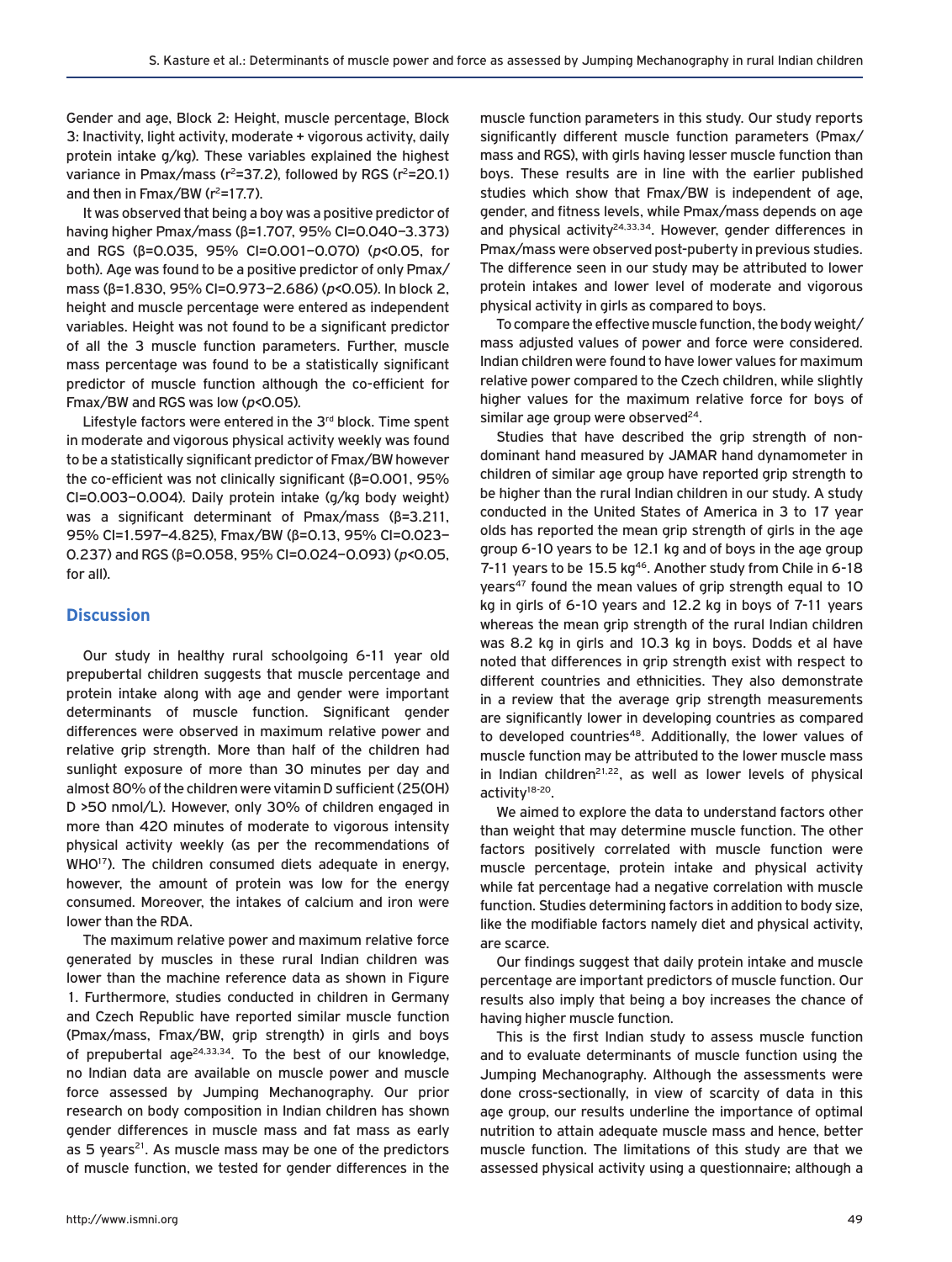validated questionnaire was used, there may have been some recall bias. The study would have been stronger with the use of a more reliable method to quantify physical activity. Since we studied prepubertal children, we were not able to describe muscle function during pubertal years. More studies covering wider age groups including pubertal years are required.

In conclusion, we have evaluated muscle function parameters, i.e., the maximum relative power, maximum relative force and hand grip strength in pre-pubertal rural Indian schoolchildren. These children had lower muscle function than their Western counterparts. Muscle percentage and daily protein intake along with gender were found to be the crucial determinants of muscle function; boys had better muscle function than girls. Further studies, including intervention studies, are required for studying and optimising muscle function in rural Indian children.

### *Acknowledgements*

*We wish to express our sincere thanks to all the children and parents who participated in this study. We also wish to thank the school principals, teachers, and school staff.*

## **References**

- 1. Kim S, Valdez R. Metabolic risk factors in U.S. youth with low relative muscle mass. Obes Res Clin Pract 2015;9(2):125–32.
- 2. Peterson MD, Zhang P, Saltarelli WA, Visich PS, Gordon PM. Low muscle strength thresholds for the detection of cardiometabolic risk in adolescents. Am J Prev Med 2016;50(5):593–9.
- 3. Kim JH, Park YS. Low muscle mass is associated with metabolic syndrome in Korean adolescents: the Korea National Health and Nutrition Examination Survey 2009-2011. Nutr Res 2016;36(12):1423–8.
- 4. Murphy M, Metcalf B, Jeffery A, Voss L, Wilkin T. Does lean rather than fat mass provide the link between birth weight, BMI, and metabolic risk? EarlyBird 23. Pediatr Diabetes 2006;7(3):211–4.
- 5. Blakeley CE, Van Rompay MI, Schultz NS, Sacheck JM. Relationship between muscle strength and dyslipidemia, serum 25(OH)D, and weight status among diverse schoolchildren: A cross-sectional analysis. BMC Pediatr 2018;18(1):1–9.
- 6. Orsso CE, Tibaes JRB, Oliveira CLP, Rubin DA, Field CJ, Heymsfield SB, et al. Low muscle mass and strength in pediatrics patients: Why should we care? Clin Nutr 2019;38(5):2002–15.
- 7. Qin YX, Lam H, Ferreri S, Rubin C. Dynamic skeletal muscle stimulation and its potential in bone adaptation. J Musculoskelet Neuronal Interact 2010;10(1):12–24.
- 8. Ducher G, Jaffré C, Arlettaz A, Benhamou CL, Courteix D. Effects of long-term tennis playing on the musclebone relationship in the dominant and nondominant forearms. Can J Appl Physiol 2005;30(1):3–17.
- 9. Cianferotti L, Brandi ML. Muscle-bone interactions: Basic and clinical aspects. Endocrine 2014;45(2):165–77.
- 10. Lorenz T, Campello M. Biomechanics of skeletal muscle. Basic Biomechanics of the Musculoskeletal System 2013;45–68.
- 11. Düppe H, Cooper C, Gärdsell P, Johnell O. The relationship between childhood growth, bone mass, and muscle strength in male and female adolescents. Calcif Tissue Int 1997;60(5):405–9.
- 12. Beunen G, Thomis M. Muscular strength development in children and adolescents. Pediatr Exerc Sci 2000; 12(2):174–97.
- 13. Hogrel JY, Decostre V, Alberti C, Canal A, Ollivier G, Josserand E, et al. Stature is an essential predictor of muscle strength in children. BMC Musculoskelet Disord 2012;13.
- 14. Wind AE, Takken T, Helders PJM, Engelbert RHH. Is grip strength a predictor for total muscle strength in healthy children, adolescents, and young adults? Eur J Pediatr 2010;169(3):281–7.
- 15. Wolfe RR. The underappreciated role of muscle in health and disease. Am J Clin Nutr 2006;84(3):475–82.
- 16. Gunter Katherine B., Almstedt Hawley C. JKF. Physical activity in childhood may be the key to optimizing lifespan skeletal health. Exerc Sport Sci Rev 2012;40(1):13–21.
- 17. Global recommendations on physical activity for health. WHO 2011;17–21.
- 18. Gulati A, Hochdorn A, Paramesh H, Paramesh EC, Chiffi D, Kumar M, et al. Physical Activity Patterns Among School Children in India. Indian J Pediatr 2014;81(1):47–54.
- 19. Tremblay MS, Barnes JD, González SA, Katzmarzyk PT, Onywera VO, Reilly JJ, et al. Global matrix 2.0: Report card grades on the physical activity of children and youth comparing 38 countries. J Phys Act Heal 2016;13(11):S343–66.
- 20. Katapally TR, Goenka S, Bhawra J, Mani S, Krishnaveni GV, Kehoe SH, Lamkang AS, Raj M, McNutt K. Results From India's 2016 Report Card on Physical Activity for Children and Youth. J Phys Act Health 2016;13(11 Suppl 2):S176-S182.
- 21. Chiplonkar S, Kajale N, Ekbote V, Mandlik R, Parthasarathy L, Borade A, et al. Reference centile curves for body fat percentage, fat-free mass, muscle mass and bone mass measured by bioelectrical impedance in Asian Indian children and adolescents. Indian Pediatr 2017;54(12):1005–11.
- 22. McCarthy HD, Samani-Radia D, Jebb SA, Prentice AM. Skeletal muscle mass reference curves for children and adolescents. Pediatr Obes 2014;9(4):249–59.
- [23. Population II for. NFHS-4 Maharashtra state report.](http://rchiips.org/nfhs/NFHS-4Reports/Maharashtra.pdf)  GovIndia, Minist Heal Fam Welf [Internet] 2015; Available from: http://rchiips.org/nfhs/NFHS-4Reports/ Maharashtra.pdf
- 24. Sumnik Z, Matyskova J, Hlavka Z, Durdilova L, Soucek O, Zemkova D. Reference data for jumping mechanography in healthy children and adolescents aged 6-18 years. J Musculoskelet Neuronal Interact 2013;13(3):297–311.
- 25. Tikkanen O, Haakana P, Pesola AJ, Häkkinen K, Rantalainen T, Havu M, et al. Muscle Activity and